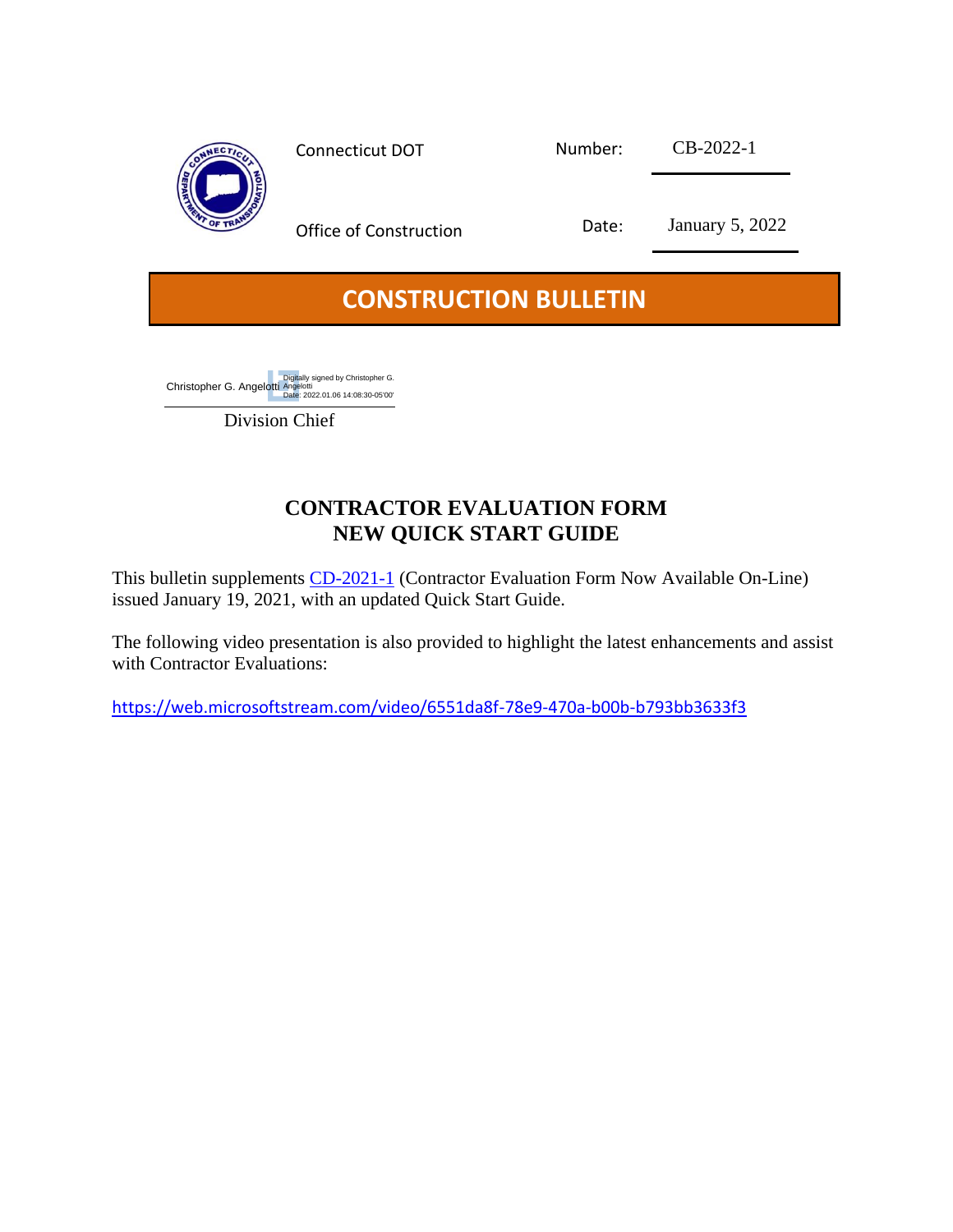- **1.** Navigate to **<https://contractorevaluation.dot.ct.gov/>**
- **2.** Choose to register from the top right half of the screen or the tricolored area
- a. Choose to register as a CTDOT employee or a CEI Fill out form. (Example to the right)
- b. All fields are required except cell phone and you must be associated with at least one of the Districts. In a situation where someone is moving from one district to another you can be associated with more than one. Once submitted you will get a confirmation that an e-mail has been sent to you.

| I am registering as               |    | am a DOT employee.<br>am a CEL |                                                                                                                                                |
|-----------------------------------|----|--------------------------------|------------------------------------------------------------------------------------------------------------------------------------------------|
|                                   |    |                                |                                                                                                                                                |
| <b>New User Information</b>       |    |                                |                                                                                                                                                |
| First Name                        |    | Last Name                      | Email                                                                                                                                          |
| Work Phone                        | T. | Cell Phone                     |                                                                                                                                                |
|                                   |    |                                |                                                                                                                                                |
| <b>Select 1 or More Districts</b> |    |                                |                                                                                                                                                |
|                                   |    |                                | $\Box$ District 1 $\Box$ District 2 $\Box$ District 3 $\Box$ District 4 $\Box$ District 5 $\Box$ Office of Rails $\Box$ Office of Construction |
|                                   |    |                                |                                                                                                                                                |

Go to your email and confirm by clicking the "confirm". This will send an e-mail to your district admin to approve you in the system.

Once approved, you will get another e-mail and you will need to set up your password by clicking the blue area in the email that says create password.

Next Create a password using the same e-mail address you registered with. Log into the system by choosing login from the top right hand side and then you will see this screen:



|                         | Create password                                 |  |
|-------------------------|-------------------------------------------------|--|
|                         | Create your password.                           |  |
| Email                   |                                                 |  |
| jidehe@live.com         |                                                 |  |
| Password                |                                                 |  |
|                         |                                                 |  |
| Confirm password        |                                                 |  |
|                         |                                                 |  |
|                         |                                                 |  |
|                         | Passwords require an uppercase character,       |  |
|                         | lowercase character, a digit, and a non-        |  |
| alphanumeric character. |                                                 |  |
|                         | Passwords must be at least six characters long. |  |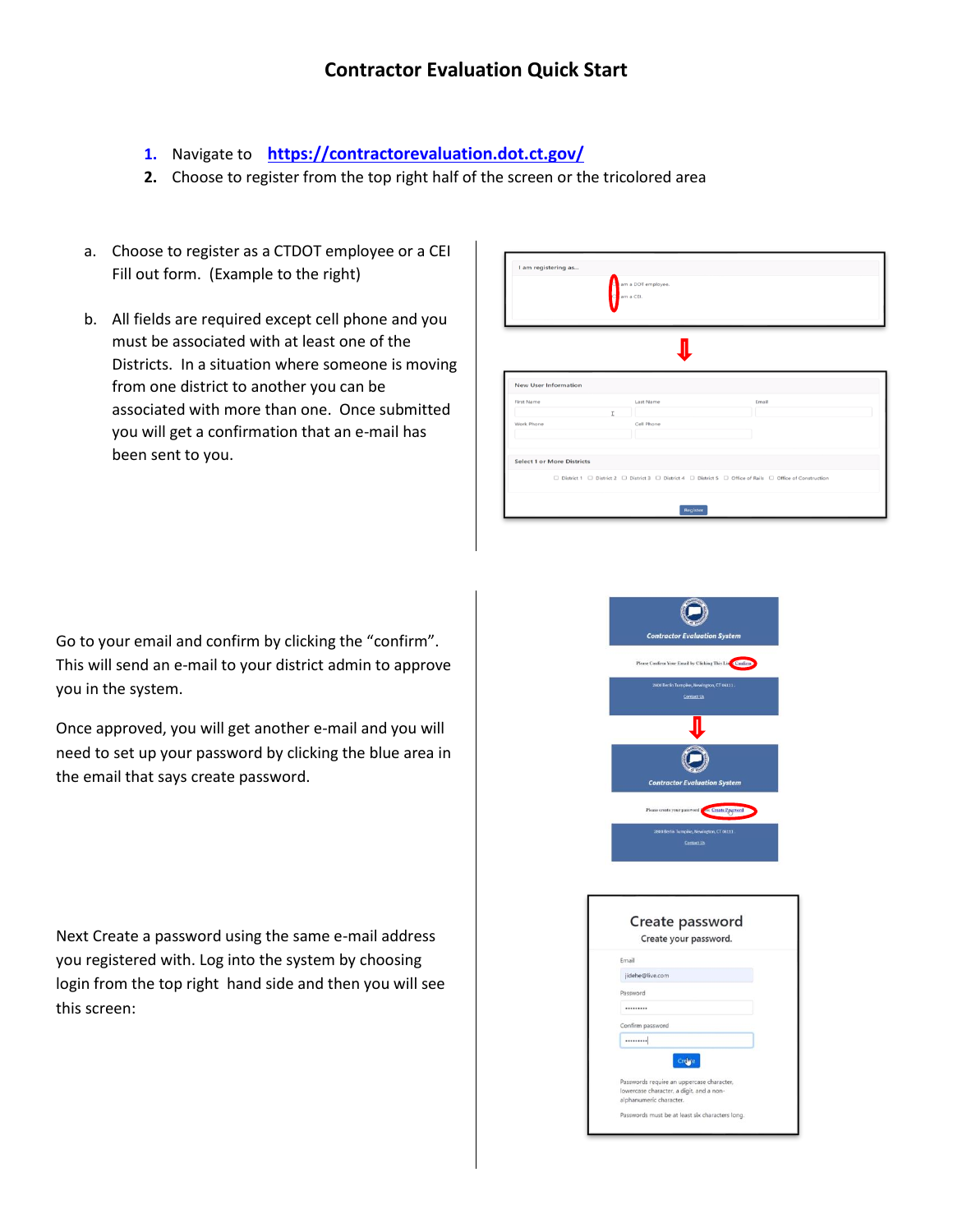From here you can create an evaluation, view all evaluations that have been created by you, or view all evaluations completed by others by clicking in the tricolored area of the screen.

1. Clicking "Create an Evaluation" will take you to the project Contract details screen:

Ratings should be filled out for all the prime contractors and only for Subcontractors performing at least 25% of the original contrat value. Choosing a contractor will automatically fill in the address fields. The address fields cannot be modifed. If you need to modify them contact you district admin. Fill out all other boxes. Please note the type of review will change the dates that are reuired. Once all fields are filled out you will be able to hit next. The system will not allow you to move on if a field is not filled out.

From here you will be given a series of questions to rate. There are 23 questions that will need to be filled out. The first 20 are ratings and the last three are comments. At any time, you can hit the edit button and go back to the project details page. If a rating of 1 or 2 is chosen you must provide a comment. N/A are provided for some questions and will automatically be factored into the rating calculation if chosen. The questions can be answered in any order and you can save and exit and come back to the rating later. As you make changes to the questions, they will turn yellow.

If you have chosen 1 or 2 and have not added a comment, when you save it, it will stay yellow indicating you still need to add a comment. Question 7 has 2 questions; You should answer question 7a for horizontal projects and 7b for vertical projects. You should only answer one question. Once all questions have been answered you will see they are all green and a finish button will appear. Click it to review your evaluation and pass it forward for approval.





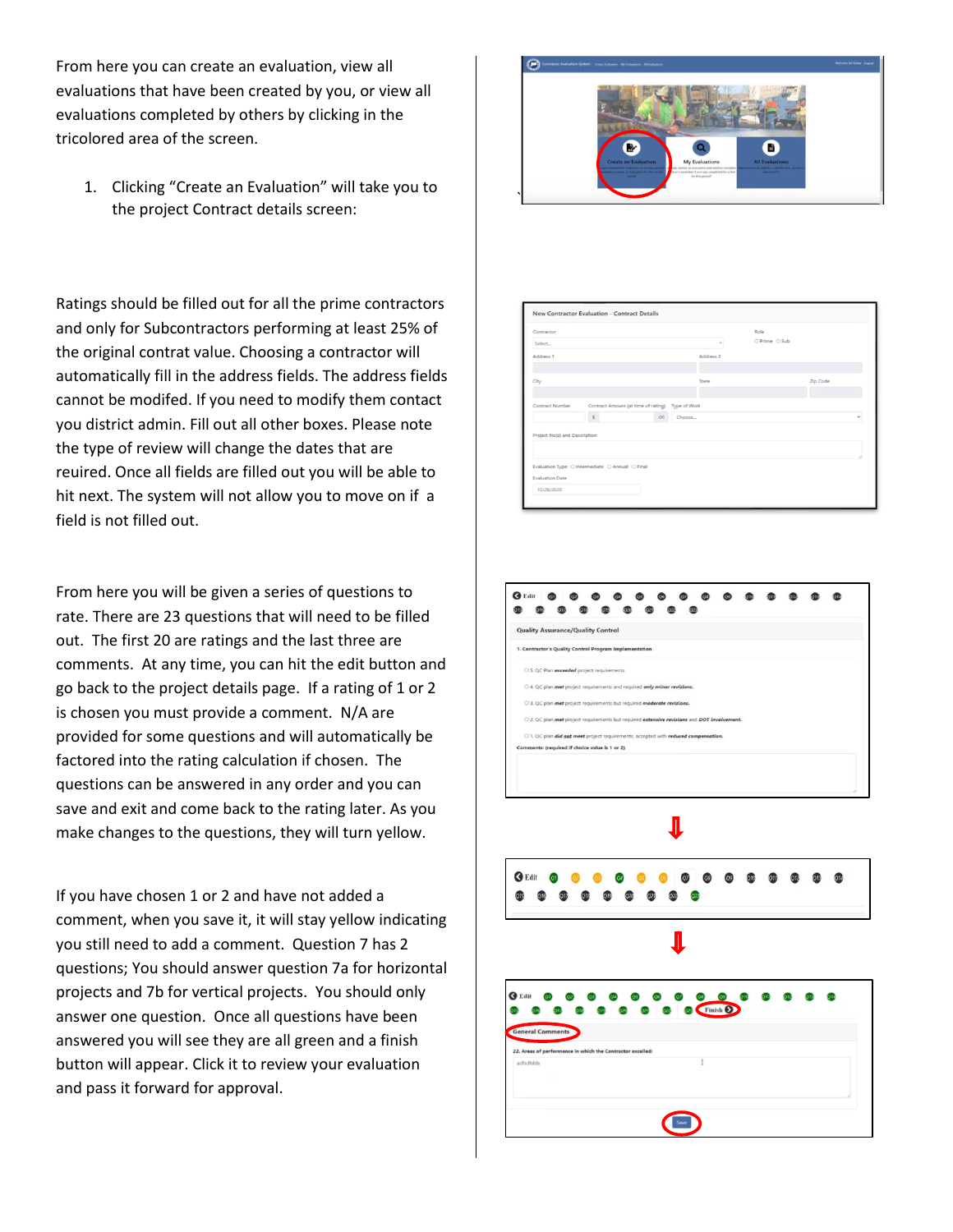You will be able to see a pdf copy of your rating and note that it will be marked draft and flattened so it cannot be modified. Any changes need to be done within the system. If you are all set and ready to pass on to your supervisor click the check box. When you click the box, it will automatically fill in your e-mail address and you will need to fill in the e-mail address of the next person to review it. The next person needs to be registered in this system for you to pass it to them or it will not allow you to choose that e-mail address. And

Your supervisor will get an e-mail notification that they have an evaluation to review and approve.

you cannot send it to yourself for approval either.





Supervisors will be given the choice to send it back with comment. Approve it and pass it on to someone else for review and approval or approve. Evaluations can be passed on as many times as needed or written by one employee and approved by a second. The person writing the evaluation cannot approve it. *Please note that all evaluations that have a score of 65 and below should be given to the District Engineer for approval*. Once the evaluation is approved the Draft stamp will be removed and you will send it to the contractor. The first year there will not be any contractors in the system, and you will need to type in the e-mail address you want to send it to. Once the contractors are registered the e-mails associated with a specific contractor will show up in a pulldown menu you can add multiple addresses. You will always have the option to add an email address that is not in the system.

| <b>Contractor Evaluation Syst</b> | Video Create<br>Evaluation       | <b>Evaluations</b> Users And<br>Contractors                                                                                                                                                                                                                                                                                                                                                | Report Admins   | Welcome Joe Dipietro Logout |
|-----------------------------------|----------------------------------|--------------------------------------------------------------------------------------------------------------------------------------------------------------------------------------------------------------------------------------------------------------------------------------------------------------------------------------------------------------------------------------------|-----------------|-----------------------------|
|                                   | 515 West Ave                     | PH-13                                                                                                                                                                                                                                                                                                                                                                                      |                 |                             |
|                                   | City<br>Norwalk                  | State<br>CT                                                                                                                                                                                                                                                                                                                                                                                | Zip<br>06850    | $\star$                     |
|                                   |                                  | would like to send this back to the preparer to make revisions to category ratings. Comments or suggestions must be provided for the preparer.<br>approve this evaluation and would like to send it to another employee for concurrence.<br>am the final approval. This evaluation is complete and ready to be sent to the contractor. The 'DRAFT' watermark will be removed from the pdf. |                 |                             |
|                                   | Your Email Address               | joe.dipietro@ct.gov                                                                                                                                                                                                                                                                                                                                                                        |                 |                             |
|                                   | <b>Recipient Email Addresses</b> |                                                                                                                                                                                                                                                                                                                                                                                            | Add Other Email | add                         |
|                                   |                                  | JExternal1@fake.com                                                                                                                                                                                                                                                                                                                                                                        |                 |                             |
|                                   |                                  | JExternal2@fake.com                                                                                                                                                                                                                                                                                                                                                                        |                 |                             |
|                                   |                                  |                                                                                                                                                                                                                                                                                                                                                                                            |                 |                             |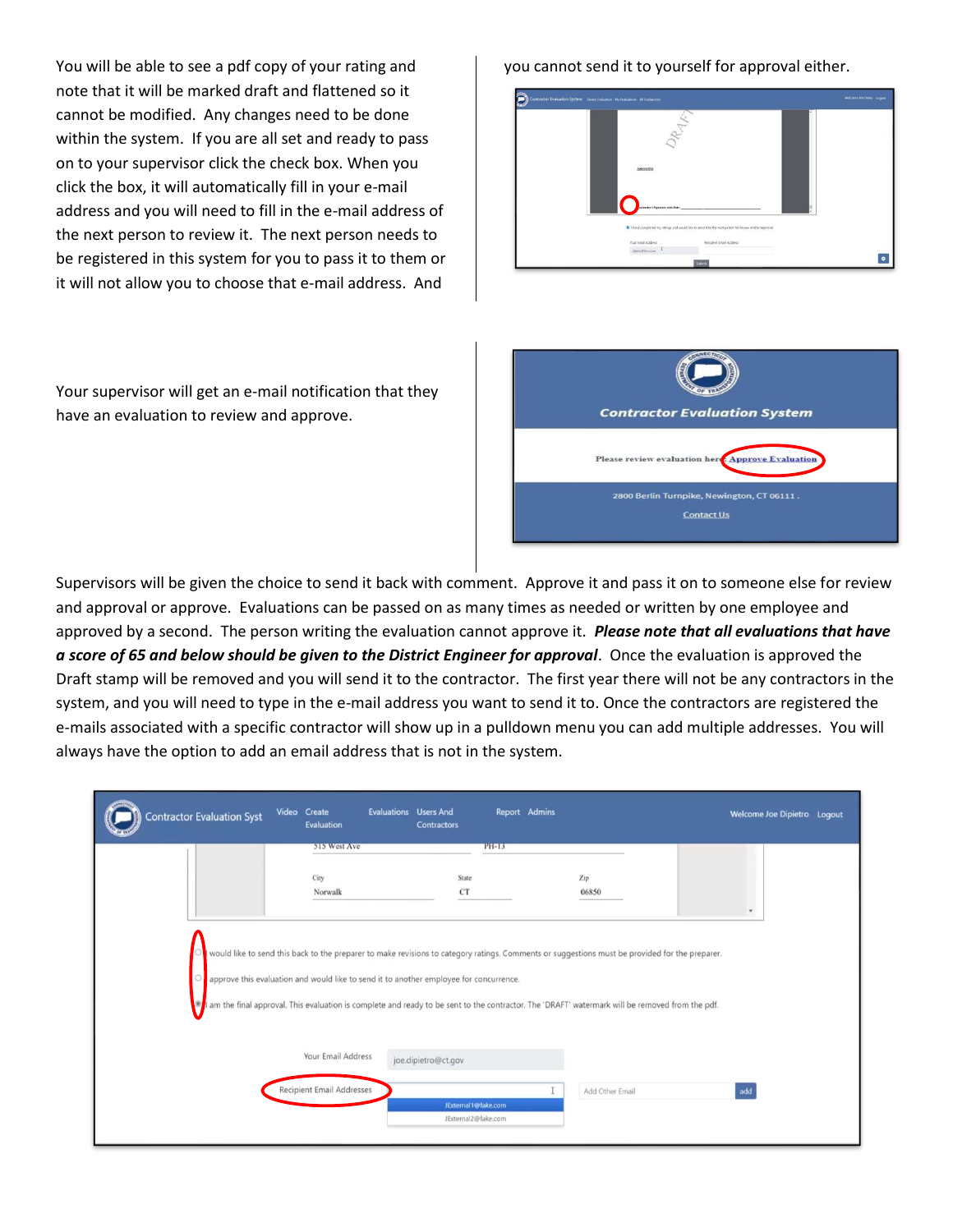The contractor will receive the following email and will need to register for the system if they havent done so already. *A CTDOT District Admin will need to approve the account before being able to sign in.*

| <b>Contractor Evaluation System</b>                                                                                                                                                                                                                                                                                                                                                                                                                                                                                                                                                                                                                                                                       |
|-----------------------------------------------------------------------------------------------------------------------------------------------------------------------------------------------------------------------------------------------------------------------------------------------------------------------------------------------------------------------------------------------------------------------------------------------------------------------------------------------------------------------------------------------------------------------------------------------------------------------------------------------------------------------------------------------------------|
| A new contractor evaluation for your firm regarding Connecticut Department of Transportation Project Number 0000-0001 has been completed.<br>You may review and respond to this evaluation by logging in here-<br>If a response is not received within 14 days from the date of this emany<br>If you have not yet registered on the CTDOT Contractor Evaluation System, you may do so here:<br>tert valuation/Identity/Account/Register /who Ami=3&returnUn=<br>Please note, a representative work<br>executive to the way will be able to sign in.<br>If you have any questions on the use of the CTDOT Contractor Evaluation System, please contact the CTDOT Project Engineer for the subject project. |
| <b>Connecticut Department of Transportation</b><br>2800 Berlin Tumpike, Newington, CT 06111.                                                                                                                                                                                                                                                                                                                                                                                                                                                                                                                                                                                                              |

Once the contractor is logged into the system, they will be able to do the following:

- Sign the rating
- Request a meeting to review the evaluation
- Ignore the e-mail for 14 days (system sends out a reminder e-mail to complete the evaluation on the  $14<sup>th</sup>$  day)

|                |                                                                                                                                        | <b>CONTRACTOR EVALUATION FORM</b> |                     |        |
|----------------|----------------------------------------------------------------------------------------------------------------------------------------|-----------------------------------|---------------------|--------|
|                | Contractor<br>0369 Contractors LLC                                                                                                     |                                   | Role<br>Elvine Dish |        |
|                | Address 1<br>515 West Ave                                                                                                              | Address 2<br>PH-13                |                     |        |
|                | City<br>Norwalk                                                                                                                        | State<br>CT                       | Zip<br>06850        | $\sim$ |
| O <sub>1</sub> | cknowledge that I have reviewed and take no exception to this evaluation<br>yould like to schedule a meeting to review this evaluation |                                   |                     |        |





*If the contractor does not agree with the rating, the approver will receive an e-mail and they should schedule a meeting to discuss.*